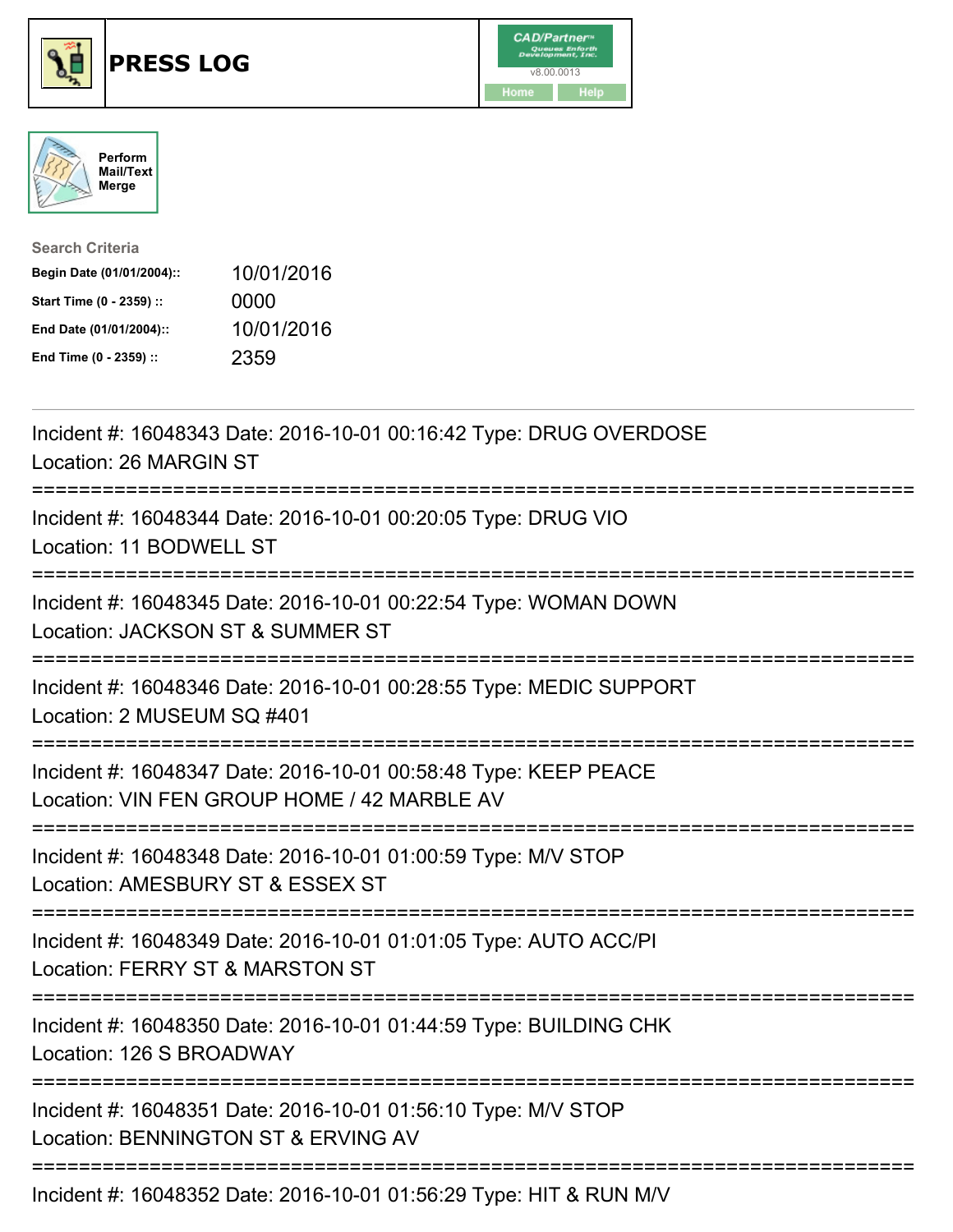Location: BARKER ST

=========================================================================== Incident #: 16048353 Date: 2016-10-01 02:05:58 Type: SPECIAL CHECK Location: SAM'S FOOD STORE / 389 BROADWAY =========================================================================== Incident #: 16048354 Date: 2016-10-01 02:07:47 Type: SPECIAL CHECK Location: SAM'S STEAK OUT / 13 S BROADWAY =========================================================================== Incident #: 16048355 Date: 2016-10-01 02:08:59 Type: UNKNOWN PROB Location: 26 MARGIN ST FL 2 =========================================================================== Incident #: 16048356 Date: 2016-10-01 02:21:57 Type: UNWANTEDGUEST Location: DON PEDRO / 118 S UNION ST =========================================================================== Incident #: 16048357 Date: 2016-10-01 02:27:39 Type: DISORDERLY Location: SAM'S FOOD STORE / 389 BROADWAY =========================================================================== Incident #: 16048358 Date: 2016-10-01 02:29:56 Type: M/V STOP Location: MCDONALDS / 50 BROADWAY =========================================================================== Incident #: 16048359 Date: 2016-10-01 02:33:39 Type: M/V STOP Location: ESSEX ST & JACKSON ST =========================================================================== Incident #: 16048360 Date: 2016-10-01 02:38:09 Type: NOISE ORD Location: MECHANIC ST & UNION ST =========================================================================== Incident #: 16048362 Date: 2016-10-01 02:38:59 Type: ALARM/BURG Location: FLETE RESIDENCE / 448 HAMPSHIRE ST =========================================================================== Incident #: 16048361 Date: 2016-10-01 02:39:22 Type: NOISE ORD Location: 66 COLUMBUS AV =========================================================================== Incident #: 16048363 Date: 2016-10-01 02:42:56 Type: M/V STOP Location: SUMMER ST & UNION ST =========================================================================== Incident #: 16048364 Date: 2016-10-01 03:04:52 Type: FIGHT Location: 48 OLIVE AV #1 =========================================================================== Incident #: 16048365 Date: 2016-10-01 03:10:41 Type: A&B D/W PAST Location: FAIRMONT ST =========================================================================== Incident #: 16048366 Date: 2016-10-01 03:12:24 Type: M/V STOP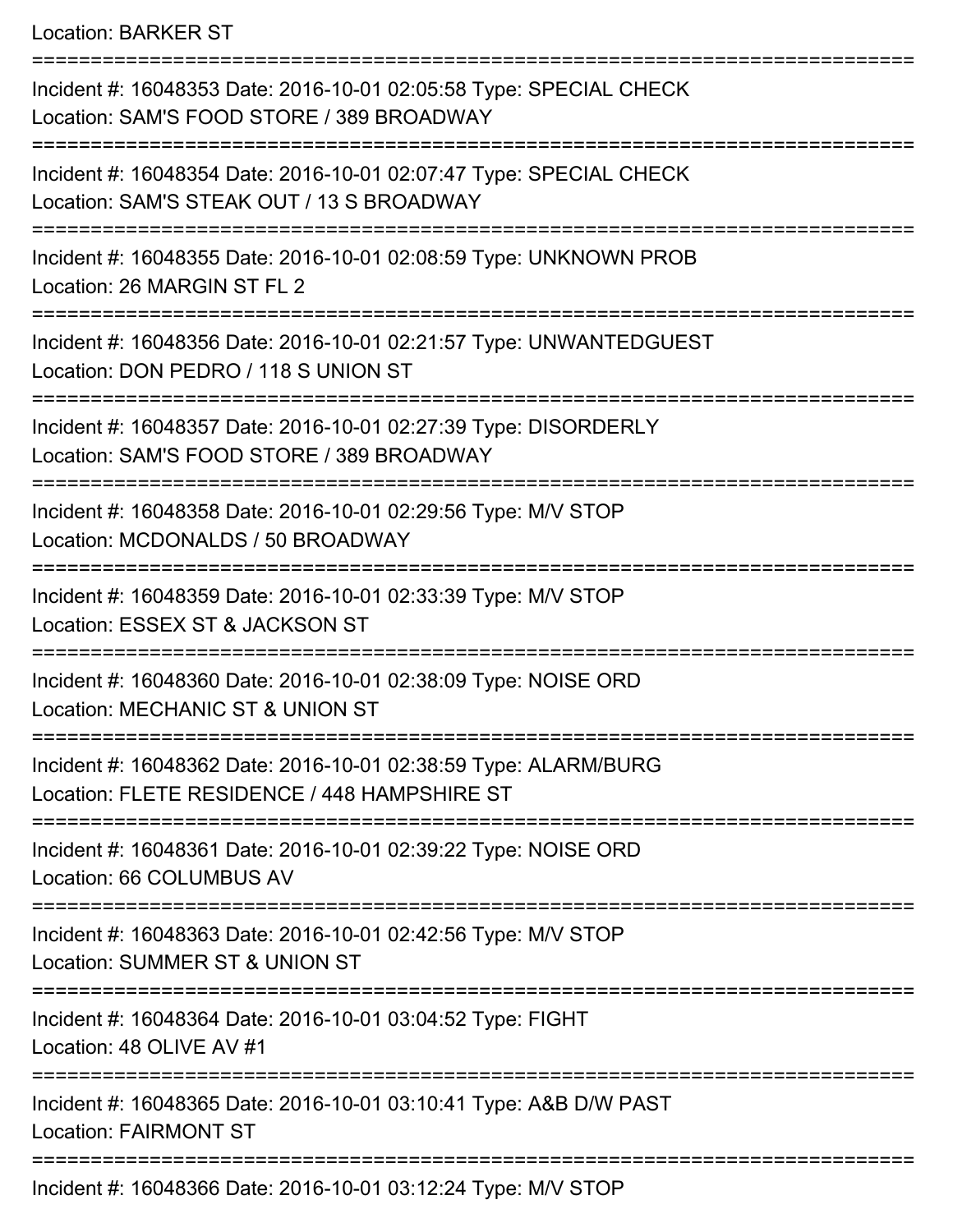| Incident #: 16048367 Date: 2016-10-01 03:13:49 Type: M/V STOP<br>Location: BLANCHARD ST & SALEM ST     |
|--------------------------------------------------------------------------------------------------------|
| Incident #: 16048368 Date: 2016-10-01 03:17:52 Type: HIT & RUN M/V<br>Location: COMMON ST & NEWBURY ST |
| Incident #: 16048369 Date: 2016-10-01 03:59:02 Type: AUTO ACC/NO PI<br>Location: 134 WARWICK ST        |
| Incident #: 16048370 Date: 2016-10-01 04:43:38 Type: ALARMS<br>Location: 99 SUNSET AV                  |
| Incident #: 16048371 Date: 2016-10-01 05:11:14 Type: DOMESTIC/PROG<br>Location: 253 PROSPECT ST FL 2   |
| Incident #: 16048372 Date: 2016-10-01 05:21:54 Type: NOISE ORD<br>Location: 42 FAIRMONT ST FL 2        |
| Incident #: 16048373 Date: 2016-10-01 05:42:01 Type: NOISE ORD<br>Location: 359 HAVERHILL ST #B        |
| Incident #: 16048374 Date: 2016-10-01 05:56:59 Type: MAN DOWN<br>Location: 303 ERVING AV               |
| Incident #: 16048375 Date: 2016-10-01 05:59:13 Type: NOISE ORD<br>Location: 9 GROTON ST FL 2           |
| Incident #: 16048376 Date: 2016-10-01 06:33:49 Type: UNATENEDCHILD<br>Location: BROADWAY & PARK ST     |
| Incident #: 16048377 Date: 2016-10-01 07:14:59 Type: MV/BLOCKING<br>Location: TOWED / 17 TREMONT ST    |
| Incident #: 16048378 Date: 2016-10-01 08:04:54 Type: DISTURBANCE<br>Location: 55 AUBURN ST             |
| Incident #: 16048379 Date: 2016-10-01 08:12:26 Type: MEDIC SUPPORT<br>Location: 1 TREMONT ST #3        |
| Incident #: 16048380 Date: 2016-10-01 08:17:02 Type: PARK & WALK                                       |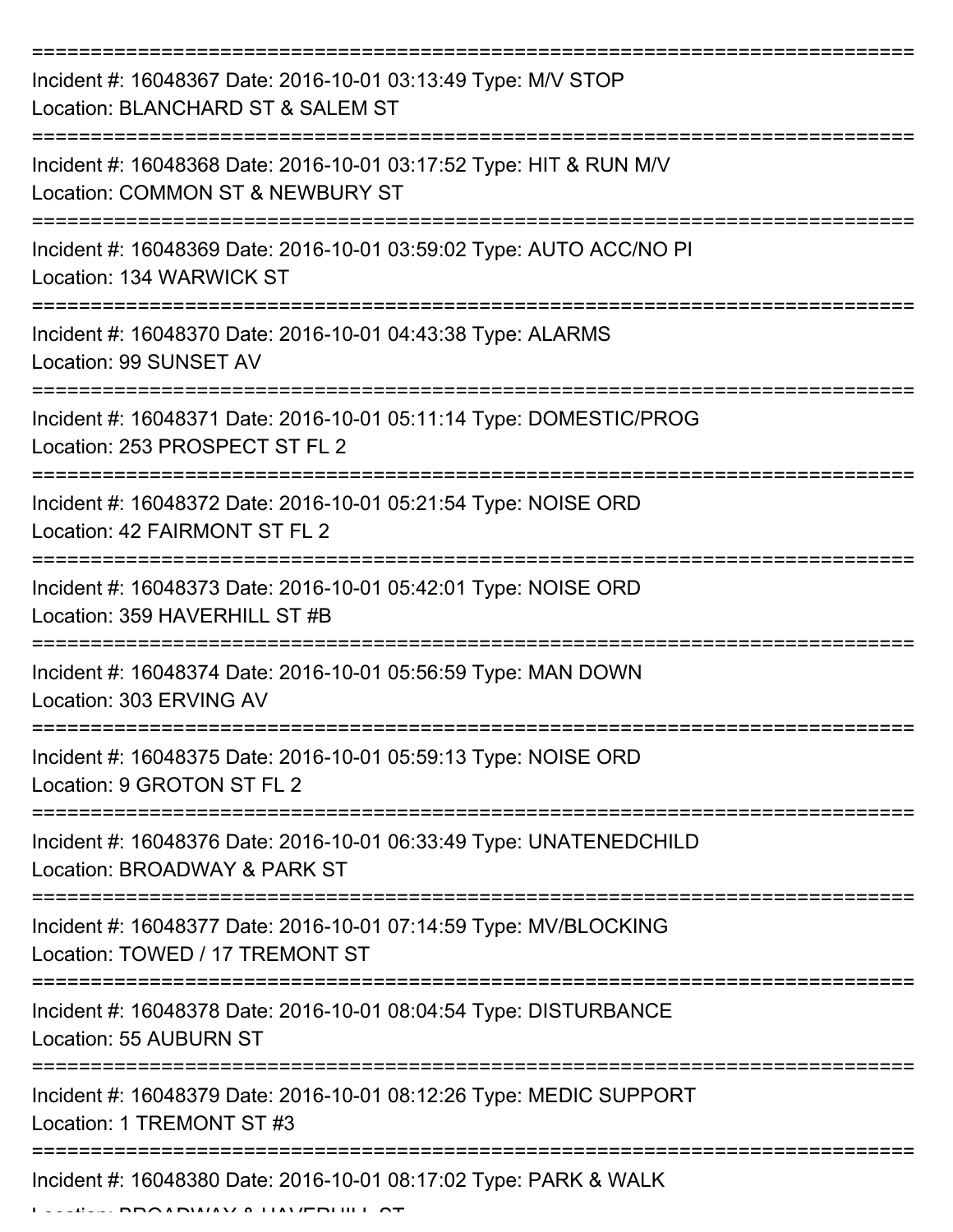| Incident #: 16048381 Date: 2016-10-01 08:22:03 Type: M/V STOP<br><b>Location: MERRIMACK</b>                               |
|---------------------------------------------------------------------------------------------------------------------------|
| Incident #: 16048382 Date: 2016-10-01 08:24:11 Type: M/V STOP<br>Location: BROADWAY & GREEN ST                            |
| Incident #: 16048383 Date: 2016-10-01 08:26:38 Type: M/V STOP<br>Location: PARKER ST & SALEM ST                           |
| Incident #: 16048384 Date: 2016-10-01 08:27:44 Type: M/V STOP<br>Location: BROADWAY & GREEN ST                            |
| Incident #: 16048385 Date: 2016-10-01 08:46:04 Type: ALARM/BURG<br>Location: HEALTH AND HUMAN SERVICES / 280 MERRIMACK ST |
| Incident #: 16048386 Date: 2016-10-01 08:56:01 Type: UNKNOWN PROB<br>Location: 2 MCCABE CT                                |
| Incident #: 16048387 Date: 2016-10-01 09:01:36 Type: TRESPASSING<br>Location: 570 S UNION ST                              |
| Incident #: 16048388 Date: 2016-10-01 09:24:28 Type: COURT DOC SERVE<br>Location: 77 FARLEY ST                            |
| Incident #: 16048389 Date: 2016-10-01 09:30:02 Type: MEDIC SUPPORT<br>Location: 354 BROADWAY                              |
| Incident #: 16048390 Date: 2016-10-01 09:38:36 Type: ANIMAL COMPL<br>Location: 135 PROSPECT ST                            |
| Incident #: 16048391 Date: 2016-10-01 09:44:59 Type: AUTO ACC/NO PI<br>Location: S UNION ST & SALEM ST                    |
| Incident #: 16048392 Date: 2016-10-01 09:46:11 Type: A&B D/W PAST<br>Location: 77 S UNION ST                              |
| Incident #: 16048393 Date: 2016-10-01 09:53:31 Type: HARASSMENT<br>Location: 244 BROADWAY #11                             |
| Incident #: 16048394 Date: 2016-10-01 09:54:15 Type: SEARCHWARRANT                                                        |

Location: VALLEV'S TOWING / 150 MEDDIMACK ST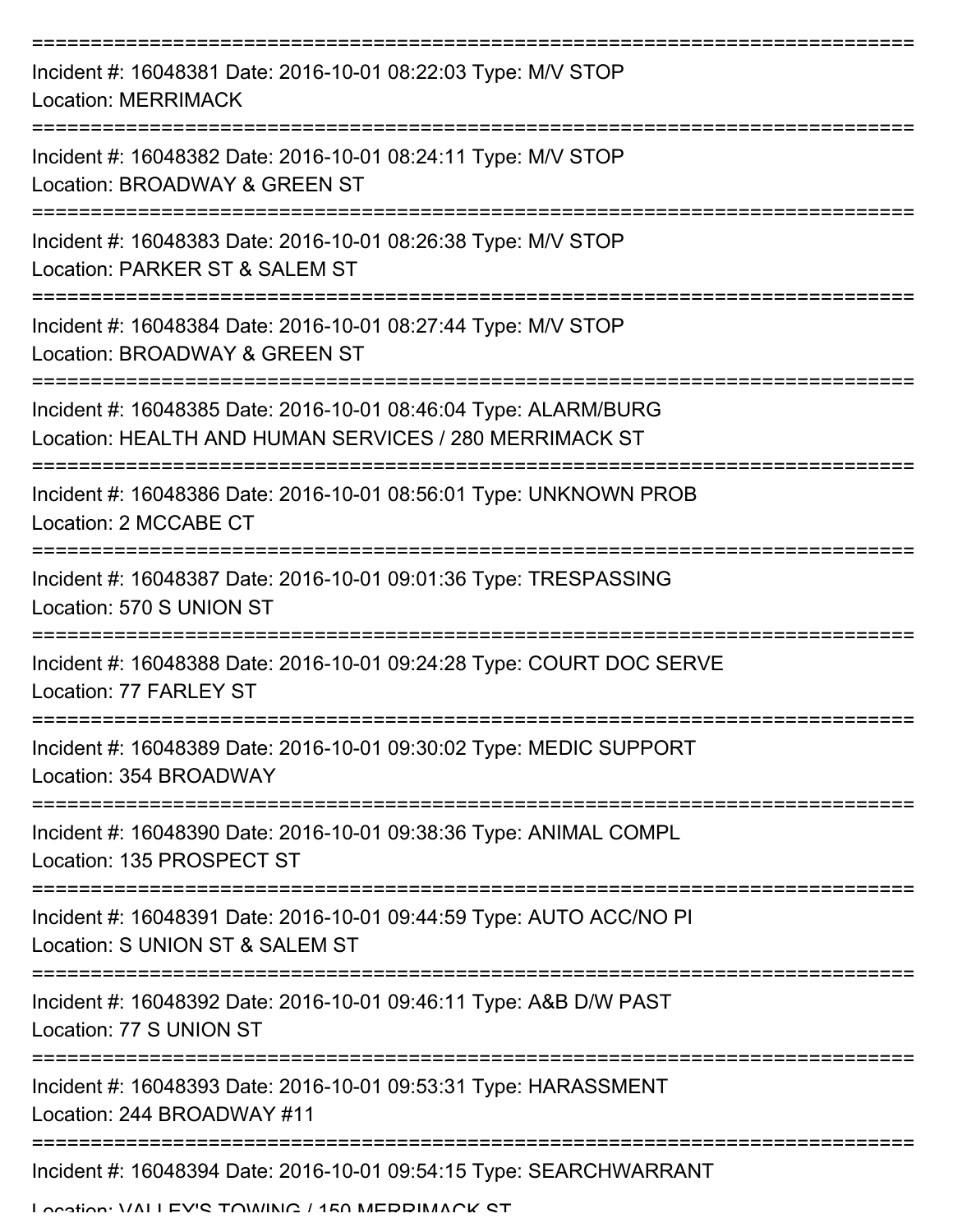| Incident #: 16048395 Date: 2016-10-01 10:18:12 Type: ANIMAL COMPL<br>Location: BROOKFIELD ST & FARLEY ST                                    |
|---------------------------------------------------------------------------------------------------------------------------------------------|
| Incident #: 16048396 Date: 2016-10-01 10:21:44 Type: ALARM/BURG<br>Location: 262 S UNION ST #1                                              |
| Incident #: 16048398 Date: 2016-10-01 10:58:55 Type: A&B PAST<br>Location: N PARISH RD                                                      |
| Incident #: 16048397 Date: 2016-10-01 11:00:03 Type: M/V STOP<br>Location: 143 MAY ST                                                       |
| Incident #: 16048399 Date: 2016-10-01 11:05:00 Type: M/V STOP<br>Location: BUTLER ST & MARGIN ST                                            |
| Incident #: 16048400 Date: 2016-10-01 11:17:44 Type: HIT & RUN M/V<br>Location: LOAN USA / 92 BROADWAY                                      |
| Incident #: 16048401 Date: 2016-10-01 11:22:55 Type: GENERAL SERV<br>Location: JACKSON ST & KENDRICK ST<br>==============                   |
| =============<br>Incident #: 16048403 Date: 2016-10-01 11:29:01 Type: LOST PROPERTY<br>Location: 3 WASHINGTON ST                            |
| :===============<br>Incident #: 16048402 Date: 2016-10-01 11:29:37 Type: M/V STOP<br>Location: LEBANON & OAK                                |
| ======================<br>==================<br>Incident #: 16048406 Date: 2016-10-01 11:35:30 Type: LARCENY/PAST<br>Location: 52 MYRTLE ST |
| Incident #: 16048404 Date: 2016-10-01 11:35:55 Type: M/V STOP<br>Location: CHESTNUT ST & LAWRENCE ST                                        |
| Incident #: 16048405 Date: 2016-10-01 11:39:56 Type: MEDIC SUPPORT<br>Location: 52 WOODLAND ST FL 1ST                                       |
| Incident #: 16048407 Date: 2016-10-01 11:49:34 Type: RECOV/STOL/MV<br>Location: 59 ALBION ST                                                |
| Incident #: 16048408 Date: 2016-10-01 12:03:12 Type: AUTO ACC/NO PI<br>Location: EASTON ST & S BROADWAY                                     |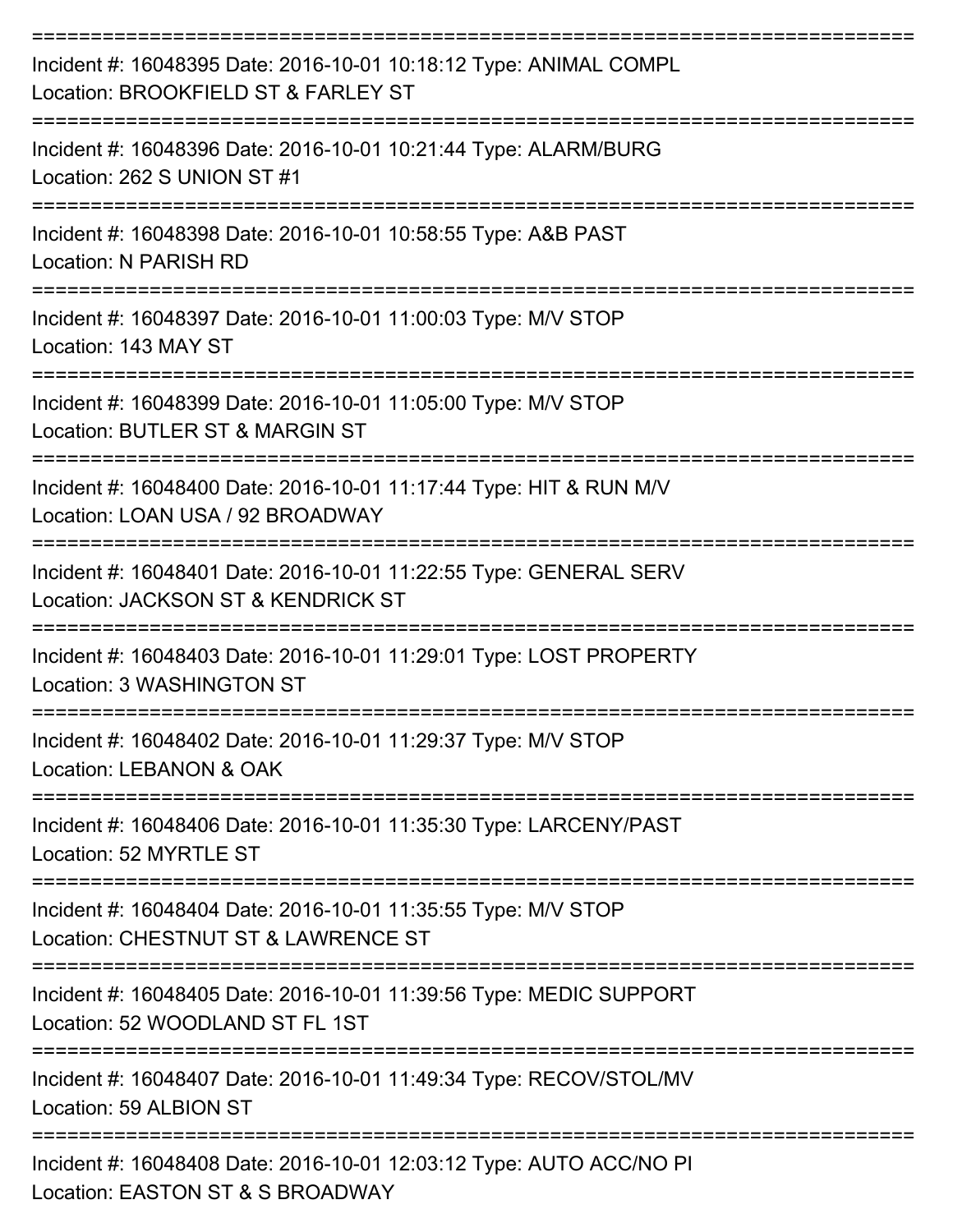| Incident #: 16048409 Date: 2016-10-01 12:08:03 Type: M/V STOP<br>Location: BERKELEY ST & E HAVERHILL ST                         |
|---------------------------------------------------------------------------------------------------------------------------------|
| Incident #: 16048410 Date: 2016-10-01 12:22:01 Type: CK WELL BEING<br>Location: 5 FARNHAM ST                                    |
| Incident #: 16048411 Date: 2016-10-01 12:36:24 Type: M/V STOP<br>Location: 149 LAWRENCE ST<br>.----------------------------     |
| Incident #: 16048412 Date: 2016-10-01 12:40:35 Type: M/V STOP<br>Location: 149 LAWRENCE ST                                      |
| Incident #: 16048413 Date: 2016-10-01 12:49:23 Type: M/V STOP<br>Location: 149 LAWRENCE ST                                      |
| Incident #: 16048414 Date: 2016-10-01 12:59:02 Type: THREATS<br>Location: 1 GENERAL ST                                          |
| Incident #: 16048415 Date: 2016-10-01 13:00:51 Type: ABAND MV<br>Location: ABBOTT ST & OSGOOD ST                                |
| Incident #: 16048417 Date: 2016-10-01 13:25:03 Type: GENERAL SERV<br>Location: 240 BRUCE ST                                     |
| Incident #: 16048416 Date: 2016-10-01 13:28:59 Type: SUS PERS/MV<br>Location: CYPRESS AV & RIVERSIDE DR                         |
| Incident #: 16048418 Date: 2016-10-01 13:52:56 Type: M/V STOP<br>Location: 315 BROADWAY<br>==================================== |
| Incident #: 16048419 Date: 2016-10-01 13:55:15 Type: M/V STOP<br>Location: WALGREENS / 135 BROADWAY                             |
| Incident #: 16048420 Date: 2016-10-01 14:06:18 Type: M/V STOP<br>Location: BRADFORD ST & WINSLOW PL                             |
| Incident #: 16048421 Date: 2016-10-01 14:11:11 Type: MAN DOWN<br>Location: CANAL ST & MILL ST                                   |
| Incident #: 16048422 Date: 2016-10-01 14:18:12 Type: UNWANTEDGUEST<br>Location: 572 ESSEX ST #4D                                |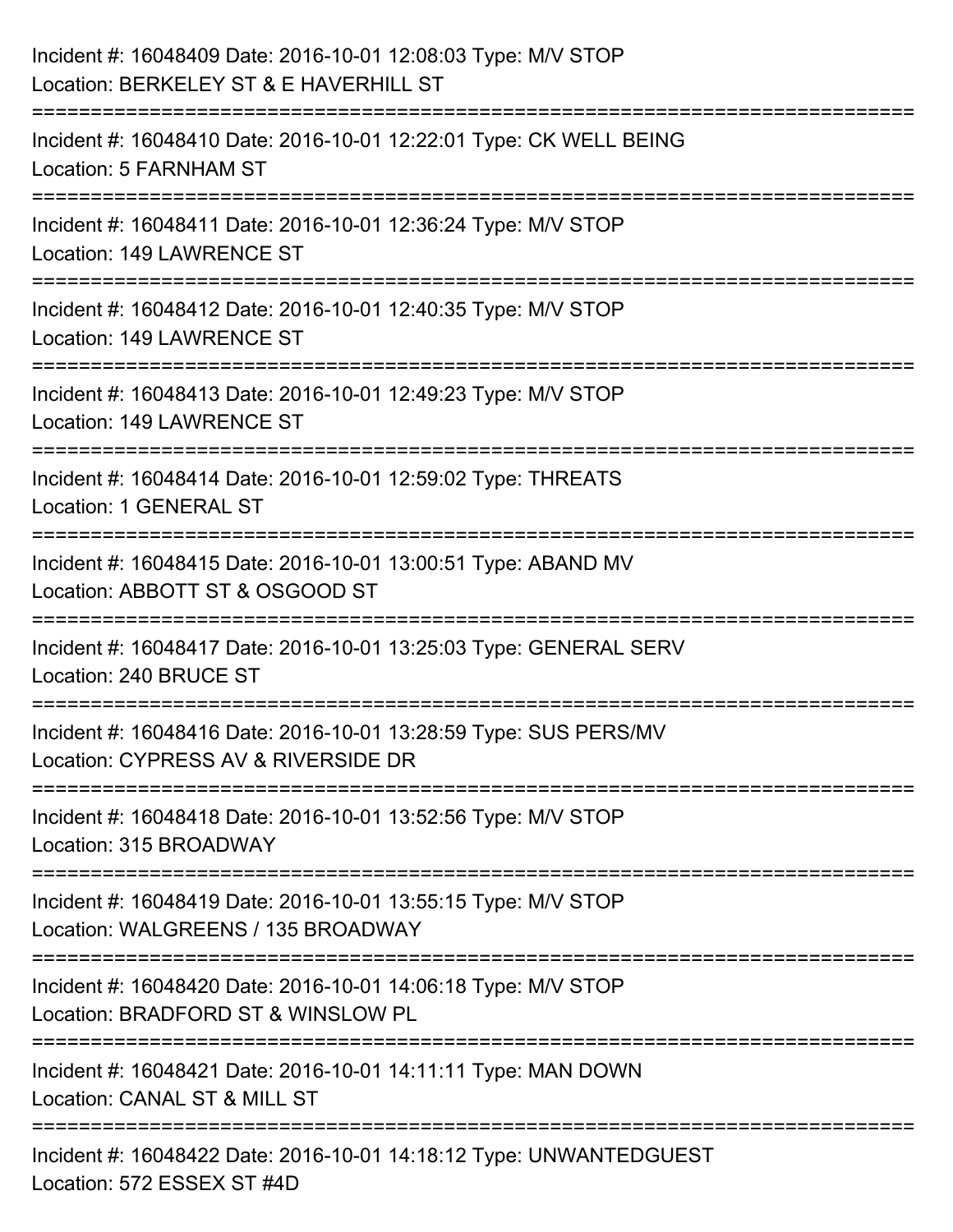| Incident #: 16048423 Date: 2016-10-01 14:23:24 Type: MV/BLOCKING<br><b>Location: ROBINSON CT</b>                                  |
|-----------------------------------------------------------------------------------------------------------------------------------|
| Incident #: 16048424 Date: 2016-10-01 14:25:00 Type: SUS PERS/MV<br>Location: ALDER ST & HAMPSHIRE ST                             |
| Incident #: 16048425 Date: 2016-10-01 14:32:17 Type: UNWANTEDGUEST<br>Location: 129 WATER ST FL 1<br>:==================          |
| Incident #: 16048426 Date: 2016-10-01 15:12:22 Type: MEDIC SUPPORT<br>Location: 124 FRANKLIN ST                                   |
| Incident #: 16048427 Date: 2016-10-01 15:12:53 Type: ALARM/BURG<br>Location: 6 GREEN ST                                           |
| Incident #: 16048428 Date: 2016-10-01 15:17:48 Type: DISTURBANCE<br>Location: 82 FARLEY ST #1                                     |
| Incident #: 16048429 Date: 2016-10-01 15:30:46 Type: M/V STOP<br>Location: BROADWAY & WATER ST<br>===============                 |
| Incident #: 16048430 Date: 2016-10-01 15:32:31 Type: HIT & RUN M/V<br>Location: 11 ALBION ST                                      |
| Incident #: 16048431 Date: 2016-10-01 15:33:43 Type: ALARM/BURG<br>Location: 22 FAIRMONT ST                                       |
| Incident #: 16048432 Date: 2016-10-01 15:35:39 Type: GENERAL SERV<br>Location: 17 DURHAM ST<br>:================================= |
| Incident #: 16048433 Date: 2016-10-01 15:39:37 Type: NOISE ORD<br>Location: 272 E HAVERHILL ST #2                                 |
| Incident #: 16048435 Date: 2016-10-01 15:43:01 Type: LARCENY/PAST<br>Location: 26 STEARNS AV                                      |
| Incident #: 16048434 Date: 2016-10-01 15:43:40 Type: MEDIC SUPPORT<br>Location: 250 CANAL ST                                      |
| Incident #: 16048436 Date: 2016-10-01 15:50:17 Type: DISABLED MV<br>Location: WINTHROP AV                                         |

===========================================================================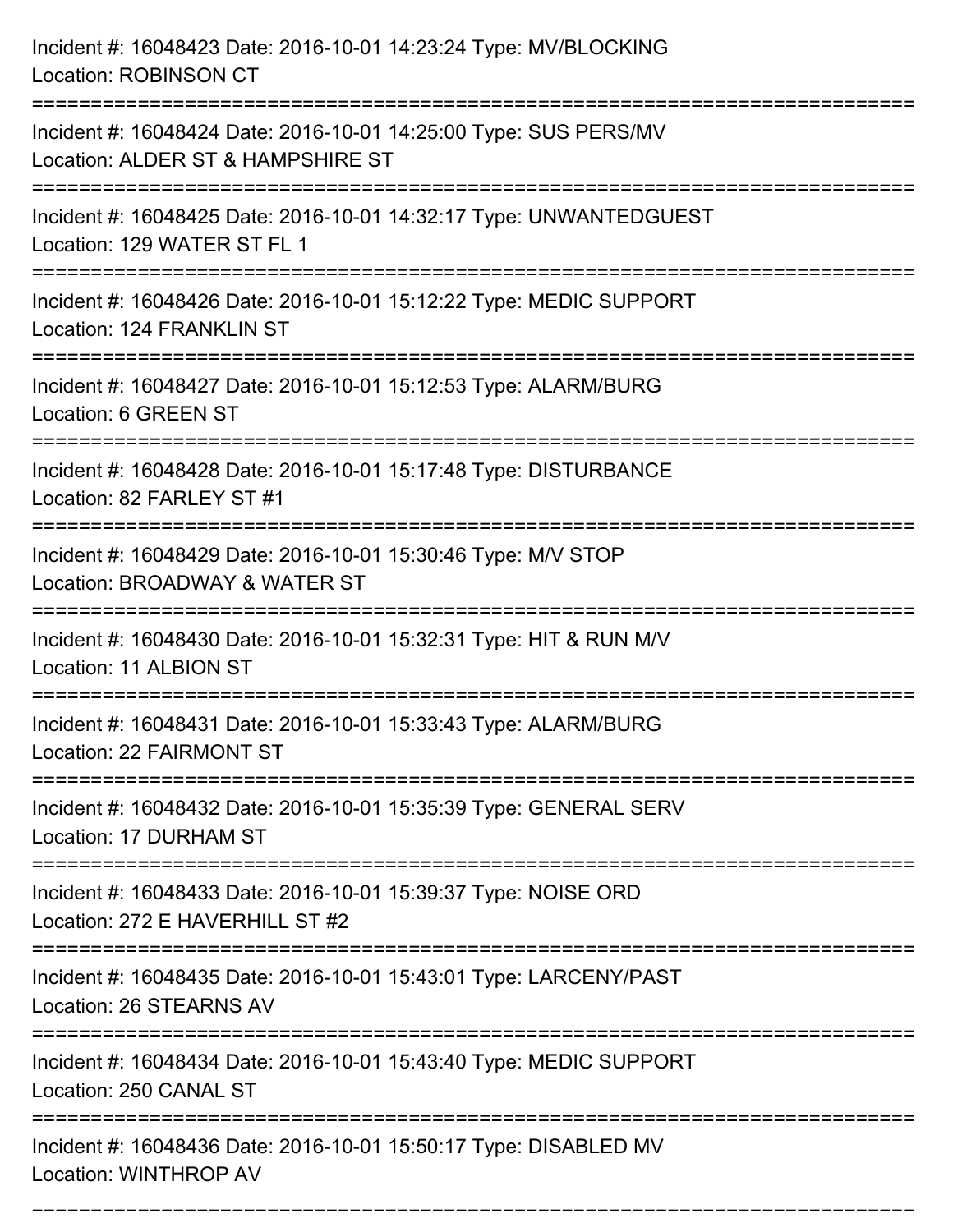| Incident #: 16048437 Date: 2016-10-01 16:08:00 Type: ALARM/BURG<br>Location: NEW ENGLAND METHODIST CHUR / 207 HAVERHILL ST                 |
|--------------------------------------------------------------------------------------------------------------------------------------------|
| Incident #: 16048438 Date: 2016-10-01 16:11:35 Type: M/V STOP<br>Location: LAWRENCE ST & MAPLE ST                                          |
| Incident #: 16048439 Date: 2016-10-01 16:17:03 Type: HARASSMENT<br>Location: 244 BROADWAY #15<br>:====================                     |
| Incident #: 16048440 Date: 2016-10-01 16:18:48 Type: KEEP PEACE<br>Location: 69 CAMBRIDGE ST                                               |
| Incident #: 16048441 Date: 2016-10-01 16:31:18 Type: SUS PERS/MV<br>Location: 18 STEVENS ST                                                |
| Incident #: 16048442 Date: 2016-10-01 16:39:29 Type: SUS PERS/MV<br>Location: 19 HAMILTON ST FL 3RD                                        |
| Incident #: 16048443 Date: 2016-10-01 17:07:02 Type: MV/BLOCKING<br>Location: 101 METHUEN ST                                               |
| Incident #: 16048444 Date: 2016-10-01 17:23:55 Type: M/V STOP<br>Location: S. UNION & JAMAICA                                              |
| Incident #: 16048445 Date: 2016-10-01 17:26:51 Type: SUICIDE ATTEMPT<br>Location: 264 JACKSON ST                                           |
| Incident #: 16048446 Date: 2016-10-01 17:31:36 Type: AUTO ACC/UNK PI<br>Location: GULF STATION / 325 WINTHROP AV                           |
| Incident #: 16048447 Date: 2016-10-01 17:50:39 Type: ALARM/BURG<br>Location: DYKEMAN WELDING / 85 BLANCHARD ST                             |
| Incident #: 16048448 Date: 2016-10-01 18:15:42 Type: M/V STOP<br>Location: EASTON ST & S BROADWAY<br>===================================== |
| Incident #: 16048449 Date: 2016-10-01 18:23:49 Type: M/V STOP<br>Location: 610 ANDOVER ST                                                  |
| Incident #: 16048450 Date: 2016-10-01 18:31:55 Type: M/V STOP<br>Location: BROADWAY & CONCORD ST                                           |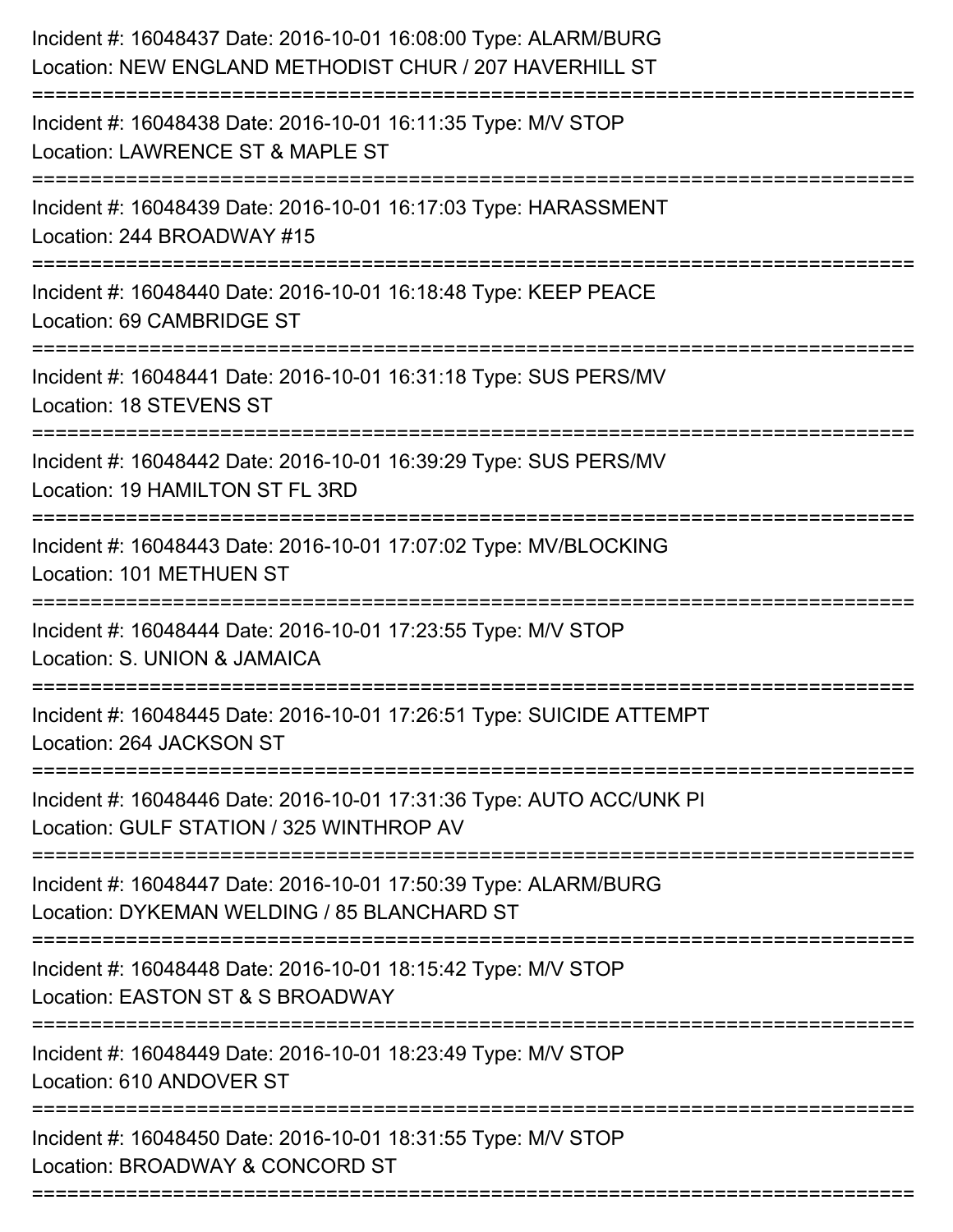Location: MANCHESTER ST & WASHINGTON ST =========================================================================== Incident #: 16048452 Date: 2016-10-01 18:45:39 Type: AUTO ACC/PI Location: HAFFNERS GAS STATION / 262 LAWRENCE ST =========================================================================== Incident #: 16048453 Date: 2016-10-01 18:54:31 Type: MV/BLOCKING Location: 31 ARLINGTON ST =========================================================================== Incident #: 16048454 Date: 2016-10-01 19:08:23 Type: M/V STOP Location: BROOK ST & UNION ST =========================================================================== Incident #: 16048455 Date: 2016-10-01 19:30:59 Type: AUTO ACC/PI Location: 40 WINTHROP AV =========================================================================== Incident #: 16048456 Date: 2016-10-01 19:57:57 Type: SUICIDE ATTEMPT Location: 51 STEVENS AV =========================================================================== Incident #: 16048457 Date: 2016-10-01 20:09:33 Type: VIO 209A Location: 315 PROSPECT ST =========================================================================== Incident #: 16048458 Date: 2016-10-01 20:11:40 Type: NOISE ORD Location: 69 PARKER ST =========================================================================== Incident #: 16048459 Date: 2016-10-01 20:18:06 Type: 209A/VIOLATION Location: 315 PROSPECT ST =========================================================================== Incident #: 16048460 Date: 2016-10-01 20:26:29 Type: M/V STOP Location: HAMPSHIRE ST & METHUEN ST =========================================================================== Incident #: 16048461 Date: 2016-10-01 21:01:44 Type: AUTO ACC/NO PI Location: 518 HAMPSHIRE ST =========================================================================== Incident #: 16048462 Date: 2016-10-01 21:10:16 Type: FIGHT Location: JACKSON ST & SUMMER ST =========================================================================== Incident #: 16048463 Date: 2016-10-01 21:25:07 Type: UNWANTEDGUEST Location: 17 KENDALL ST FL 3 =========================================================================== Incident #: 16048465 Date: 2016-10-01 21:34:43 Type: TRESPASSING Location: 383 HAVERHILL ST #36-37 ===========================================================================

Incident #: 16048464 Date: 2016 10 01 21:34:36 Type: 2016 10 101 21:36:30 Type: STOL/MV/PASS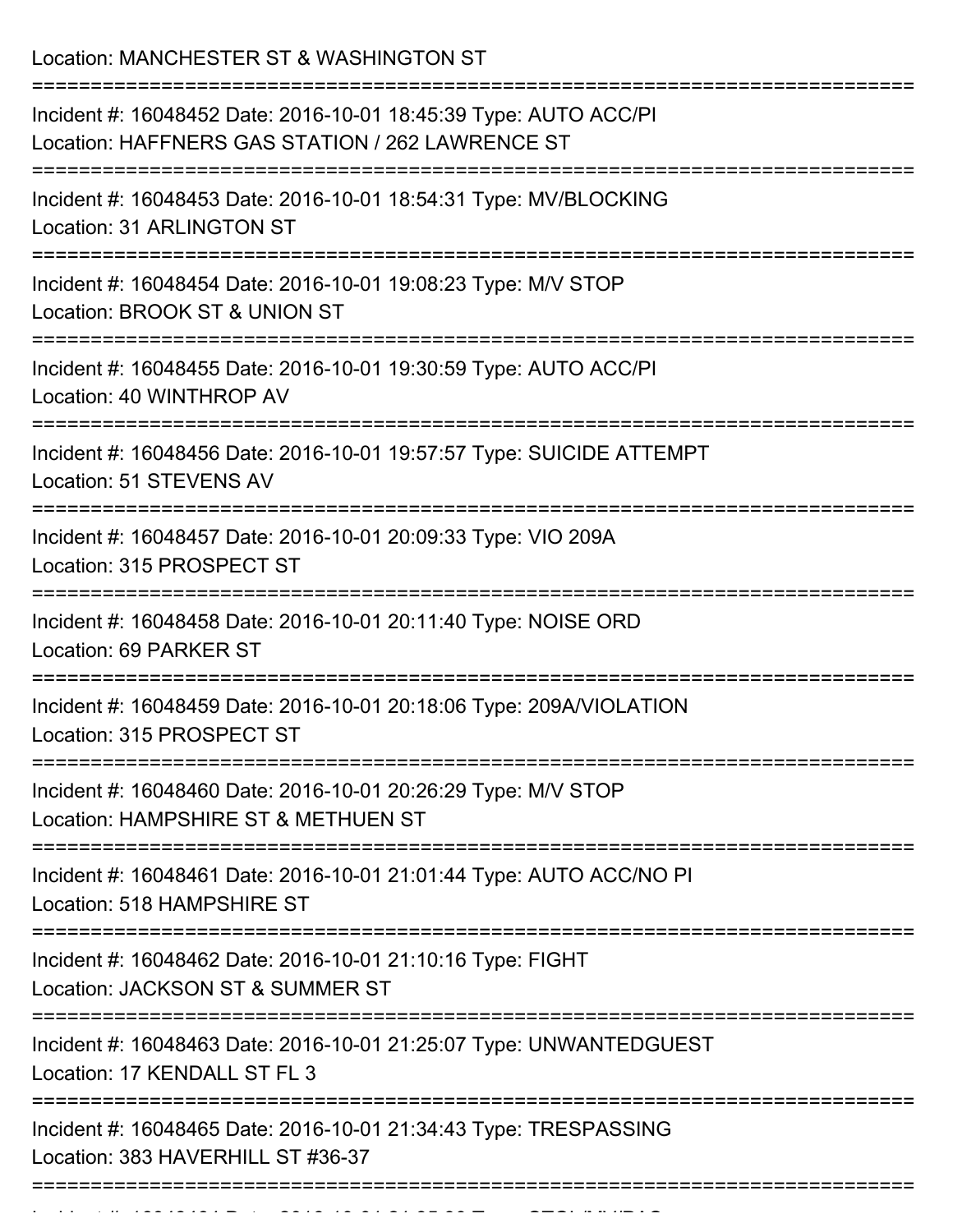Location: 87 ALDER ST

| Incident #: 16048466 Date: 2016-10-01 21:41:17 Type: 209A/VIOLATION<br>Location: 37 AUBURN ST          |
|--------------------------------------------------------------------------------------------------------|
| Incident #: 16048467 Date: 2016-10-01 22:12:28 Type: AUTO ACC/NO PI<br>Location: S BROADWAY & SALEM ST |
| Incident #: 16048468 Date: 2016-10-01 22:33:09 Type: ALARM/BURG<br>Location: 17 CAMDEN ST              |
| Incident #: 16048469 Date: 2016-10-01 22:46:14 Type: NOISE ORD<br>Location: 49 WILLOW ST FL 2          |
| Incident #: 16048470 Date: 2016-10-01 22:53:40 Type: MISSING PERS<br>Location: 18 BELLEVUE ST          |
| Incident #: 16048471 Date: 2016-10-01 23:07:57 Type: NOISE ORD<br>Location: HAVERHILL ST & UNION ST    |
| Incident #: 16048472 Date: 2016-10-01 23:13:10 Type: NOISE ORD<br>Location: 88 HAVERHILL ST            |
| Incident #: 16048473 Date: 2016-10-01 23:34:31 Type: M/V STOP<br>Location: COMMON ST & NEWBURY ST      |
| Incident #: 16048474 Date: 2016-10-01 23:38:12 Type: ALARMS<br>Location: HAFFNERS / 194 S BROADWAY     |
| Incident #: 16048475 Date: 2016-10-01 23:40:57 Type: M/V STOP<br><b>Location: GENERAL ST</b>           |
| Incident #: 16048476 Date: 2016-10-01 23:41:33 Type: LOUD NOISE<br>Location: 30 NELSON ST              |
| Incident #: 16048477 Date: 2016-10-01 23:44:05 Type: M/V STOP<br>Location: S UNION ST & WINTHROP AV    |
| Incident #: 16048478 Date: 2016-10-01 23:46:53 Type: LOUD NOISE<br>Location: 68 DUCKETT AV             |
|                                                                                                        |